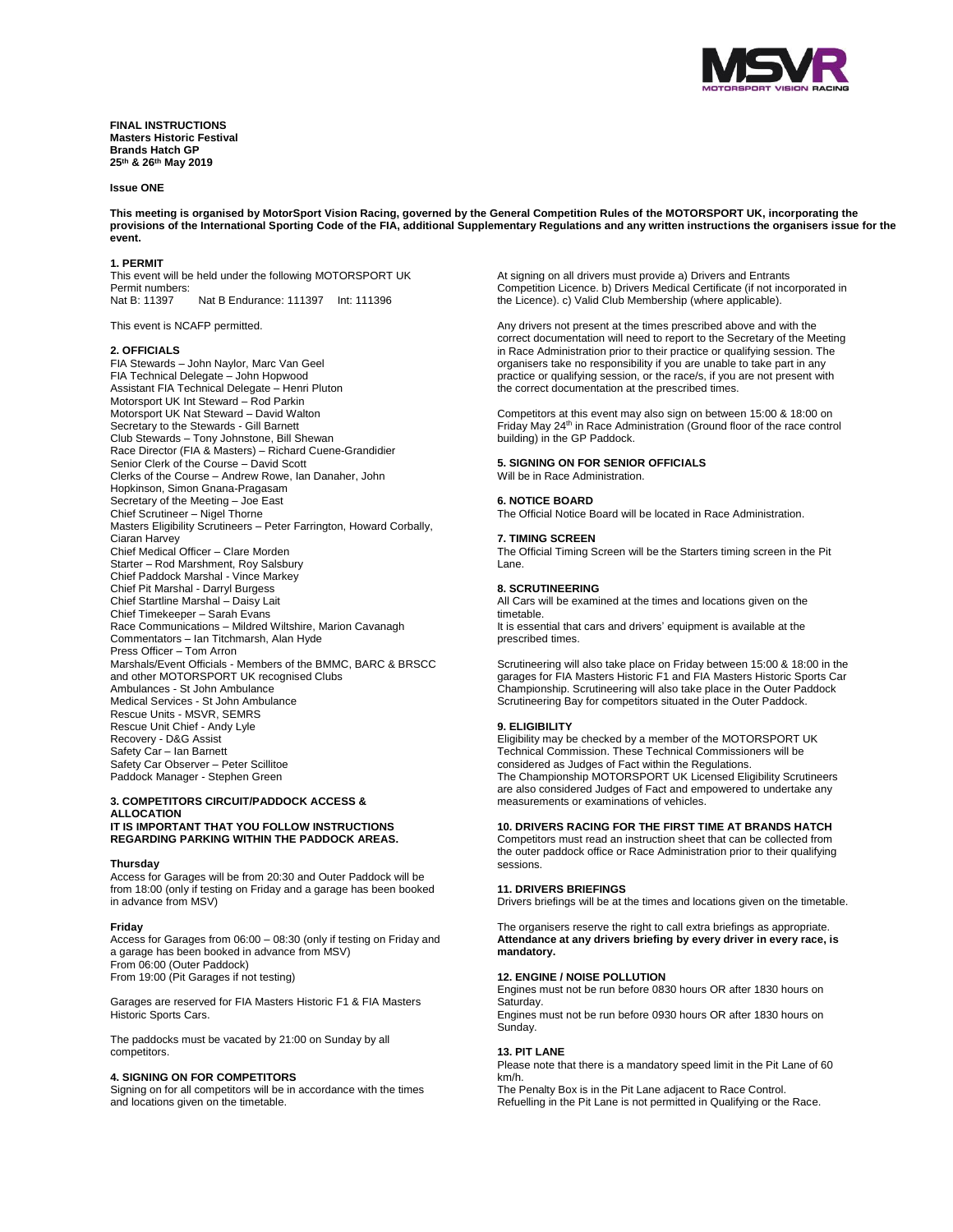

#### **14. QUALIFYING**

All cars will start qualifying from the Pit Lane. Please study the attached plans showing how competing cars flow onto and off the circuit.

#### **15. RACE START PROCEDURE**

ALL FIA races will be released from the Pit Lane to the grid by the officials

**All other races** will proceed to the grid in accordance with instructions attached.

Please study the attached plans showing vehicle flow onto and off the circuit.

All races are Rolling Starts except HSCC Historic Formula 2 International Series & Equipe GTS.

If the delay from the showing of the Green Flag to the start of the race takes more than four minutes the organisers reserve the right to reduce the race distance.

#### **16. GRIDS**

All grids will be in accordance with Series Regulations & Track Licence.

#### **17. COUNTDOWNS**

For all races, the countdown will start at the 1 minute signal unless specified otherwise in series or championship regulations.

#### **18. SAFETY CAR**

The Clerk of the Course has the option to deploy a Safety Car for **all qualifying and races with the exception of all International or FIA races**. **The Safety Car will join the circuit between Turn 3 & 4 and leave the circuit by entering the Pit Lane.** 

#### **19. LIVE SNATCH**

Brands Hatch is authorised for Live Snatch. During racing or qualifying any car that needs removing from a gravel trap may be removed by a 'snatch vehicle' under local yellow flags. This does not apply to single seater cars.

#### **20. END OF PRACTICE AND RACE PROCEDURE**

Non FIA grids on taking the Chequered Flag, will reduce speed and leave the circuit at Marshals Post 9/Turn 4 at the end of Cooper Straight taking the link road to enter the pit lane. See detail attached.

ALL FIA grids will complete a full cool down lap then proceed directly to Parc Fermé in Garage 34. Drivers needed for podium presentations will be collected in a vehicle to transfer to the podium.

All other competitors required for the podium will proceed directly to the podium and be placed under Parc Fermé conditions. All remaining cars will go immediately to Parc Fermé in the outer paddock or to their paddock awnings as directed by officials.

For all races that are of a set time duration, the Chequered Flag will be shown to the race leader the first time he passes the finish line after the time has elapsed unless otherwise specified.

#### **21. RED FLAG**

Except for FIA Races, any race generating a Red Flag may be rescheduled to the last race.

#### **22. RESULTS**

The Results become Final when the Protest time has expired and all official enquiries by the Clerk of the Course and/or Race Director, all technical matters, all Anti-Doping matters and all outstanding Protests and Appeals have been settled.

#### **23. JUDGES OF FACT** Judges may be appointed in accordance with MOTORSPORT UK Q18.

Timekeepers: To declare the individual lap times and the order in which the cars cross the timing line throughout the competition. Scrutineers: In addition to the Championship/Series Eligibility Scrutineers, eligibility may be checked by a member of the MOTORSPORT UK Technical Commission, as listed in the MOTORSPORT UK Officials' Yearbook Appendix 8(e).

#### **24. TIMING**

All competitors are required to use an AMB TranX 260 or My Laps X2 either direct powered or battery transponder. Transponders can be purchased from TSL at www.tsl-timing.com in advance of the meeting. Transponders will be available during the meeting for hire by prior arrangement with TSL. Competitors are required to supply the transponder number in advance of the event to their respective Championship Coordinator.

# **25. FUEL**

Competitors in non FIA races may only use Pump Fuel as defined by the MOTORSPORT UK unless a waiver is specifically given in Championship or Series regulations.

Anglo American Fuel will also be attending this meeting and will be situated in the outer paddock. You can pre-book your fuel requirements with Anglo American by calling or 01929 551557 or by email at shaun@aaoil.co.uk

#### **26. DECALS**

All competitors are reminded that race sponsor's decals, if supplied, must be prominently displayed on competing vehicles.

#### **26. SPECIAL CIRCUIT NOTICES**

Please refer to Appendix A in the Supplementary Regulations for this race meeting. If you have any questions regarding these, please get in touch with a member of the MSVR team who will be happy to help you.

We wish you a safe and successful meeting.

**Clerk of the Course David Scott**

**Secretary of the Meeting Joe East**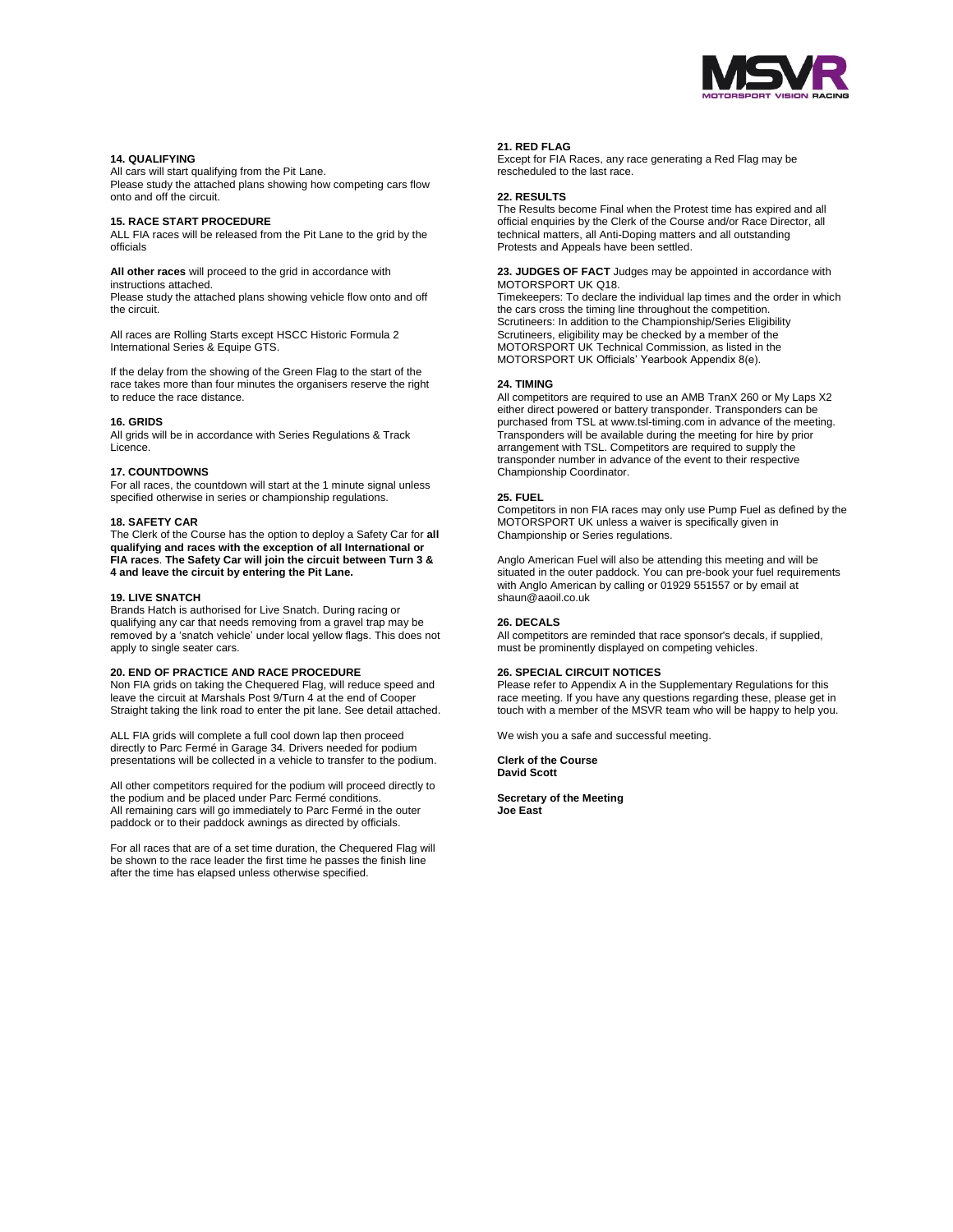



**Procedure for cars in outer paddock Flow to and from circuit. Brands Hatch Masters Historic Festival 25/26 May 2019**

**Paddock Procedures ONE**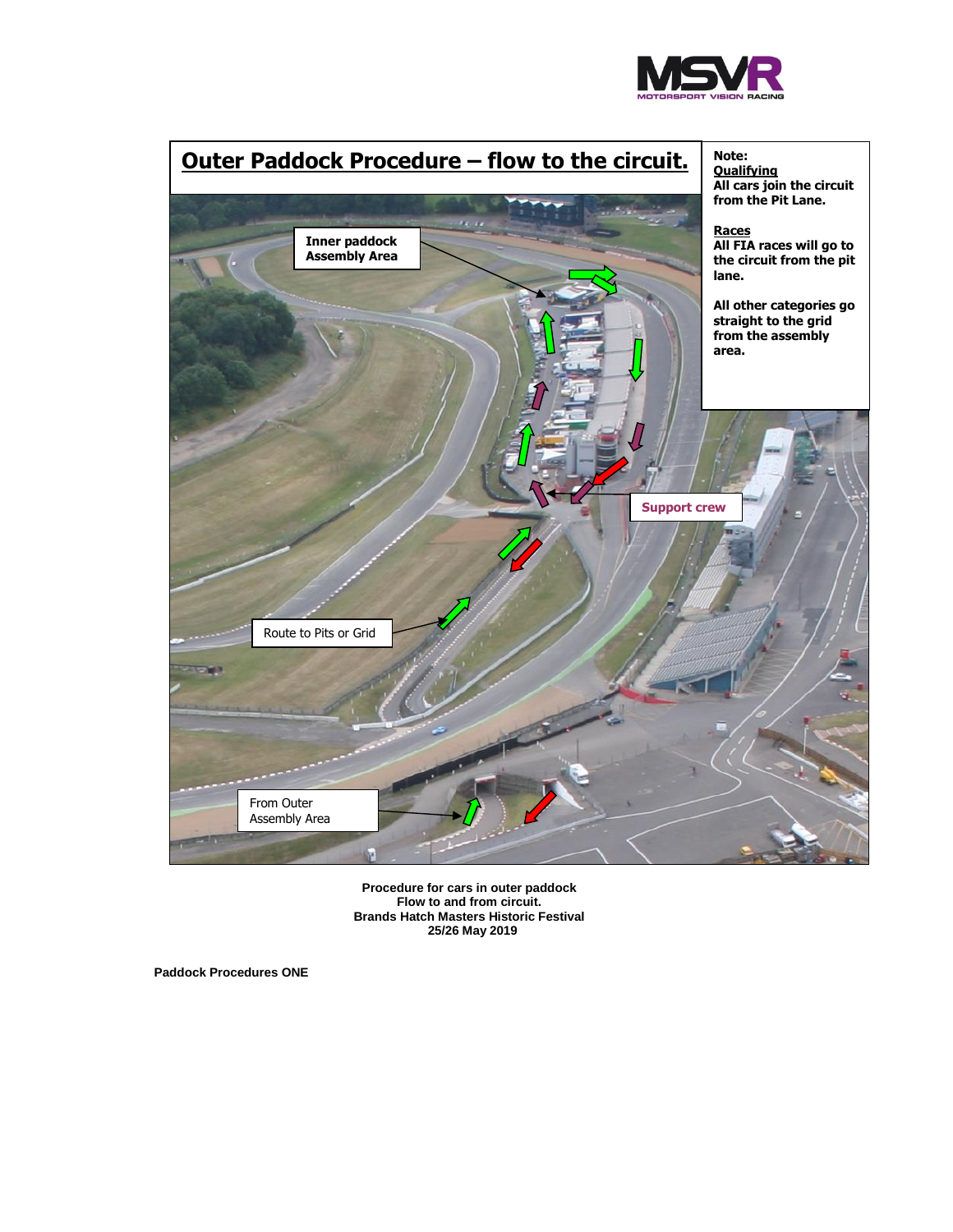



**End of Practice or Race Procedure After taking Chequered Flag please clear Pit Lane immediately after your session. Brands Hatch Masters Historic Festival 25/26 May 2019**

**Paddock Procedures TWO**